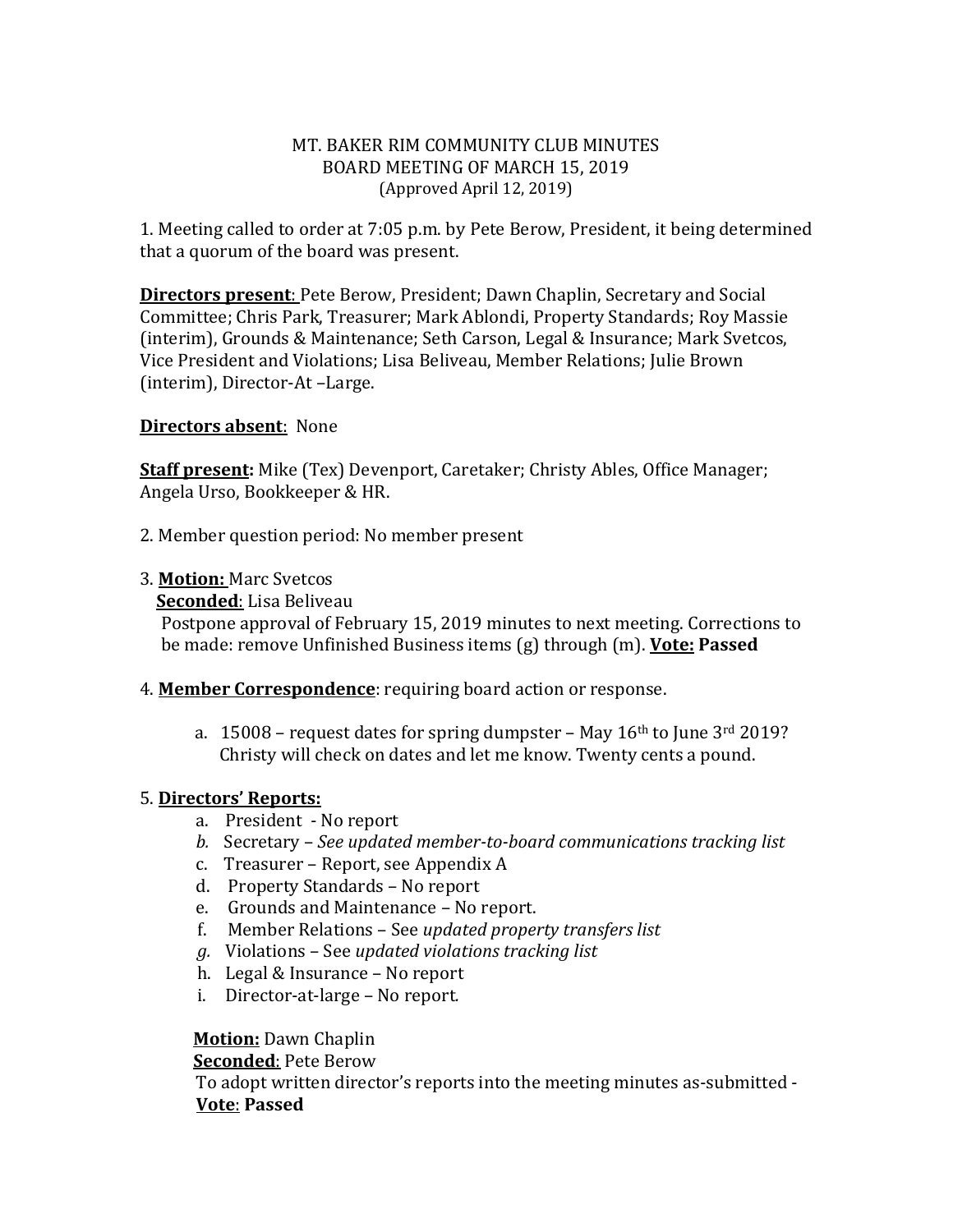*Office staff prepares updated tracking lists for Member-to-Board Communications, Property Transfers, and Violations, as well as month-end financial statements, to supplement or serve as some director reports. Supplemental meeting docs are kept onfile with the archived minutes, but not included as appendices.*

### 6. **Unfinished Business**:

- a. Pickleball court update Roy advises filling holes and leveling ground around the court and painting lines, but resurfacing not needed. Will be completed this spring.
- b. Update on plow truck garage –Roy advised garage cannot be built in previously approved location because it is over septic drain field for gatehouse and shop. Re-evaluating original plan to extend existing shop by 6 feet. Roy will get bids and revisit county permit requirements.
- c. Security System Seth advised equipment on backorder, should be in soon. Will send copy of contract to office. Should be installed by next meeting.
- d. Pool deck Dawn Chaplin emailed Aquaflex to look into using as deck material; received email response and advised Tex, he in turned made appointment with rep to request a bid.
- e. Tree policy proposal Lisa Beliveau will compile info on incorporating tree density into removal requests by next meeting.
- f. 16021/22 lien Seth submitted lien release forms to title co. ten days ago, awaiting response.
- g. Gatehouse bathroom remodel Tex acquired 3 bids to finish shower/tub installation, caulking, and painting. **Motion:** Mark Ablondi Delegate authority to Tex to choose contractor and oversee completion. **Second:** Mark Svetcos. **Vote: Passed.**
- h. AGM food and Bylaw changes, if any no constitutional bylaw changes but few administrative edits needed to replace references to standing committees that members voted to repeal. Dawn will handle purchasing food for AGM & family barbeque. Mark, Roy and Seth will supply their propane grills and do the barbequing. Pete Berow, **Motion:** AGM will be a barbeque for all members and their families. Food budget \$1,000.00. **Second:** Mark Ablondi, **Vote: Passed.**
- i. Five-year capital reserve plan Chris Park will complete report by next meeting. Capital projects in 2019: replace pool deck, concrete floor in clubhouse, garage for plow truck & sander, and upgrade security camera system.
- j. Schedule of Misc. Fees List of fees from Christy reviewed and approved by board.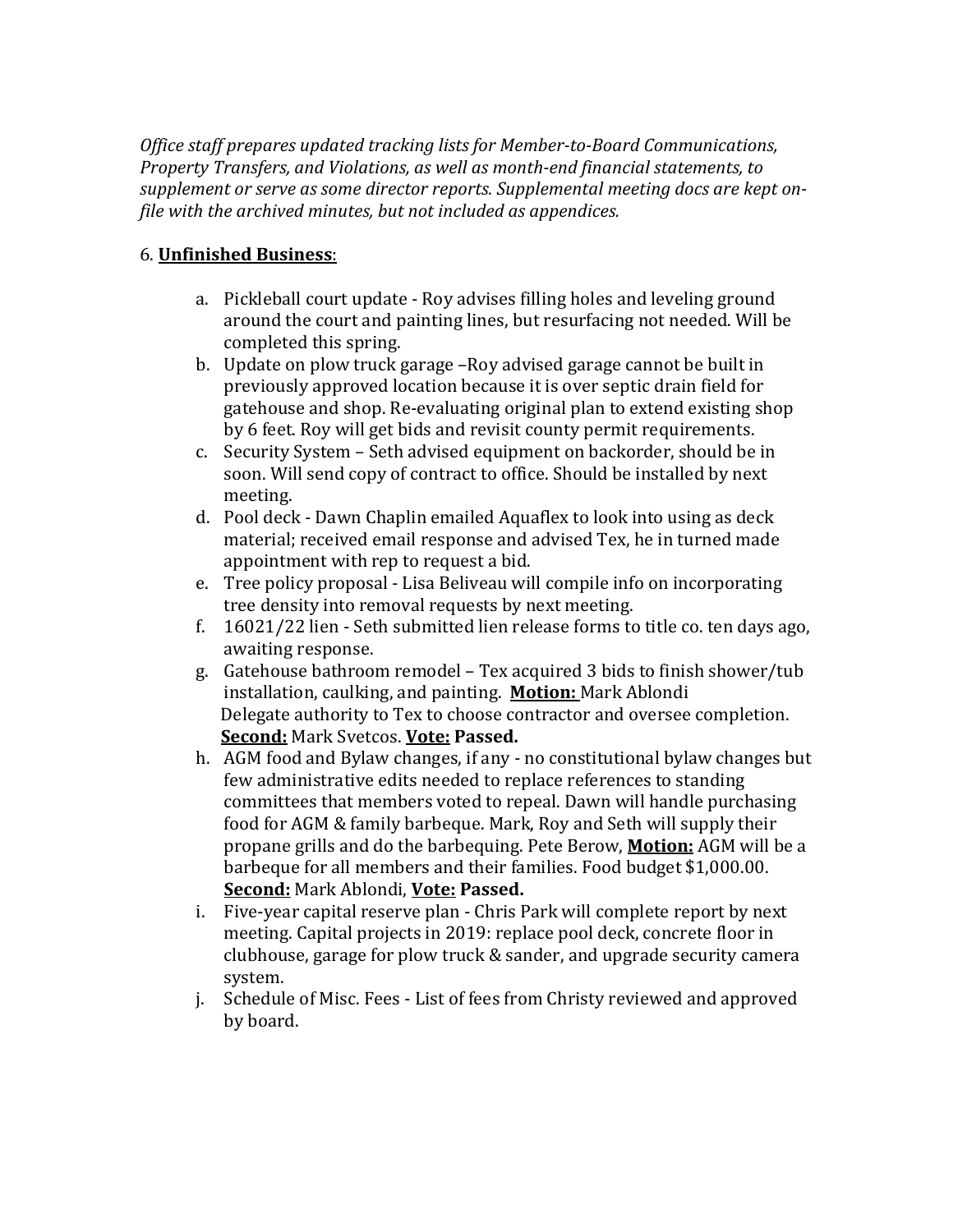#### 7. **New Business:**

- a. Angela request if Christy is allowed to order office supplies. Yes, unanimous agreement to extend same authority as Angela (assumed already the case).
- b. April board meeting will fall on Good Friday, Dawn proposed rescheduling to April 12, 2019. Unanimously approved.
- c. Christy advised clubhouse rented for April 13, 2019. End-of-Season Banquet for Mt. Baker Ski Area Instructors, 100 attendees. Gate will be opened from 4pm to 6pm.
- d. Roy submitted map with proposed speed bumps relocation and will install new table-top bumps & 2 stop signs in hazard and high-traffic areas; will get an estimate.
- e. Tex will be taking an pool operator training course May 8th and 9th. Certified Pool/Spa Operator class cost \$325.00. **Motion:** Mark Svetcos, To send Tex to pool course. **Second**: Mark Ablondi, **Vote: Passed**
- f. Member complaint of stored RV on lot 12040. Warning letter issued that must be removed by March 28th. Member is trying to sell it on Craig's List, requested extension. Will give them to the next meeting.
- g. Streamline rental registration process Seth Carson, **Motion:** To bill short term rental fees quarterly. **Second:** Mark Ablondi, **Vote: Passed**

#### Meeting adjourned 9:02 Dawn Chaplin, **Motion:** To adjourned **Second:** Mark Ablondi, **Vote: Passed**

\_\_\_\_\_\_\_\_\_\_\_\_\_\_\_\_\_\_\_\_\_\_\_\_\_\_\_\_\_\_\_\_\_\_\_\_\_\_\_\_\_\_\_\_\_\_\_\_\_\_\_\_\_\_\_\_\_\_\_\_\_\_\_\_\_\_\_\_\_\_\_\_\_\_\_\_\_\_\_\_\_\_\_\_\_\_\_\_\_\_\_\_\_\_\_\_

Next board meeting is Friday April 12, 2019 7:00 p.m. at the clubhouse.

Signed

Dated:

MBRCC Board of Directors Print Name and Title:\_\_\_\_\_\_\_\_\_\_\_\_\_\_\_\_\_\_\_\_\_\_\_\_\_\_\_\_\_\_\_\_\_\_\_\_\_\_\_\_\_\_\_\_\_\_\_\_\_\_\_\_\_\_\_\_\_\_\_\_\_\_\_\_\_\_\_\_\_\_\_\_